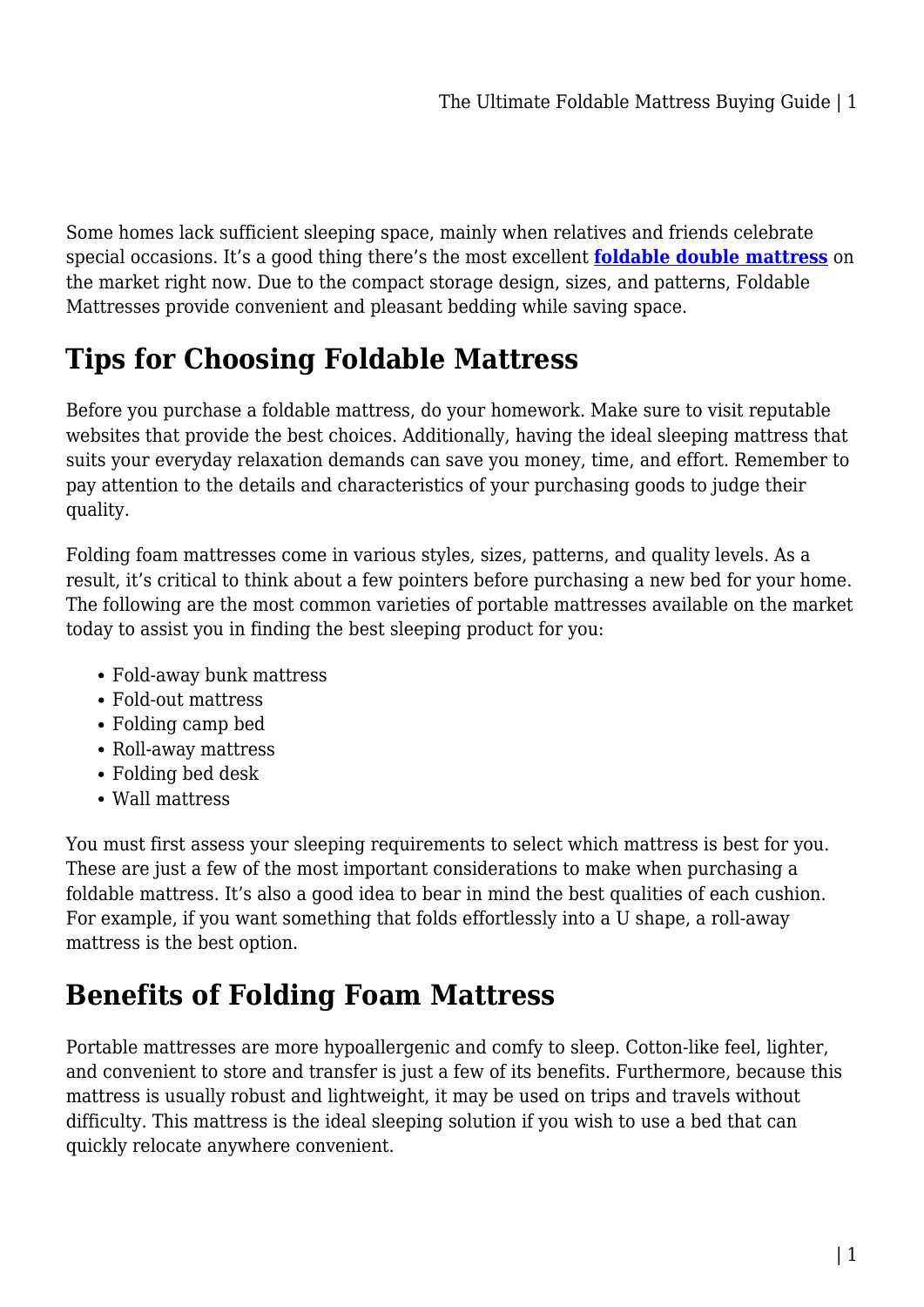

Extra assistance bars and accessories, on the other hand, should be considered when purchasing a mattress to utilize the foldable mattress properly. Some goods come with an additional support system to ensure maximum comfort and stability. However, here are the specific advantages of purchasing a folding foam mattress:

- Three panels usually fold into two parts. That means you don't have to be a pro to use the product.
- It's ideal for kids, guest beds, and bedtime.
- It can be utilized for camping, touring, and other outdoor activities.
- Ideal for sitting in the sitting room at home.
- For rapid and safe storage, tri-fold mattresses fit effortlessly into the closet.
- It can be used whenever, anywhere for a restful night's sleep.
- Everyone can manage to purchase goods because it is affordable.
- This mattress gets to use for a variety of sleeping situations.
- They would be used as children's play mats.

If you are Camping freak then **[Inflatable air mattresses](https://mattressoffers.com.au/inflatable-mattress/)** can be best choice. camper can enjoy the comfort and style that this bed provides. It can be folded and stored in the cabinet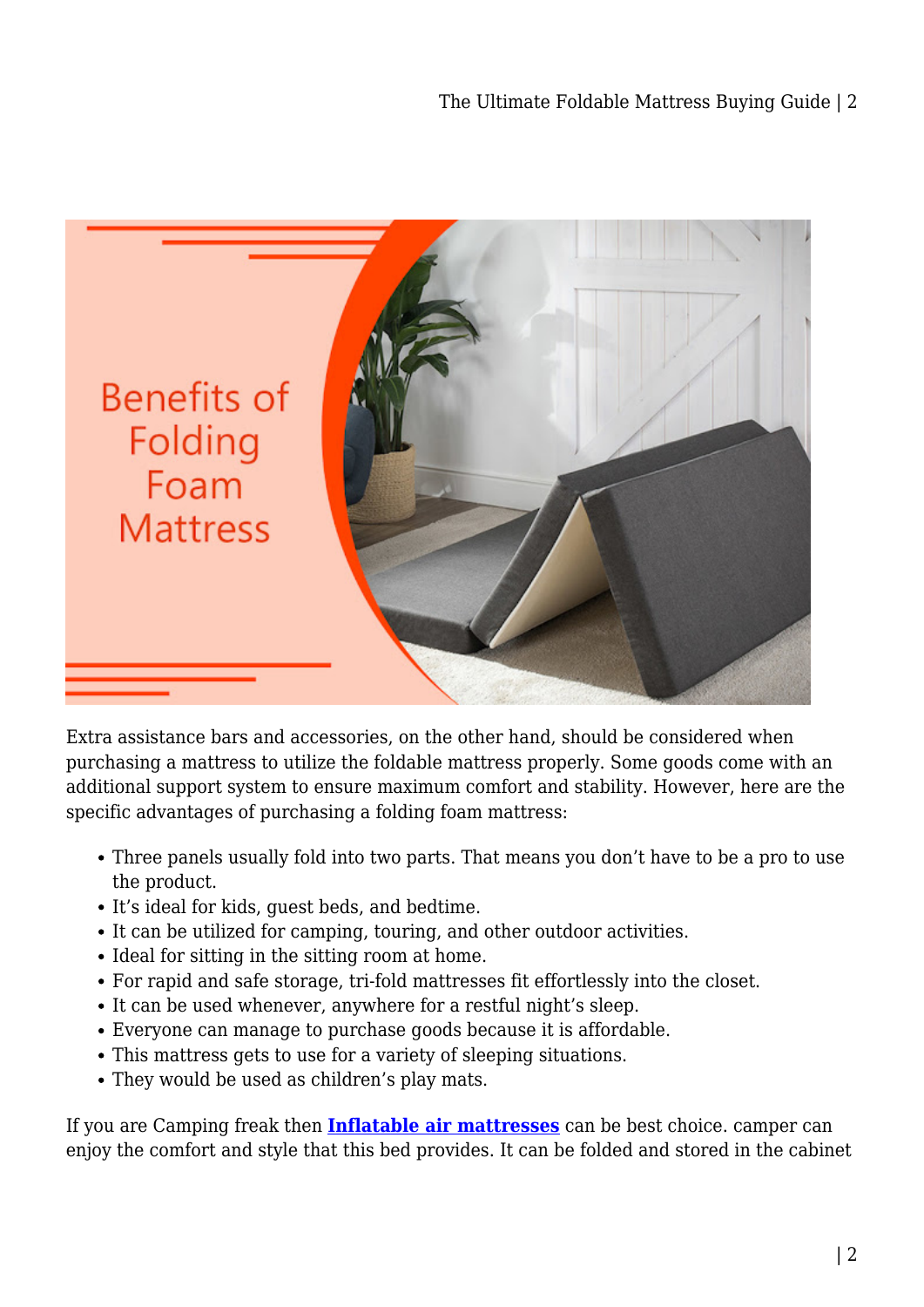or unfolded when someone requires it. So keep these pointers in mind if you're looking for a new Mattress. It can be used in various settings, including children's playrooms, cottages, hostels, and guest rooms.

# **Types of Foldable Mattress**

The Best Choice folding foam mattress meets all your sleeping needs with outstanding quality. It is made entirely of durable, high-density foam and has a removable and washable cover.



This tri-fold lightweight folding foam sleeping device includes two handles for easy portability, making it an ideal camping and travel mattress. Here are some advantages to consider before purchasing this item:

### **Pros**

Use only certified quality foam from Mattress Store in Australia for the best comfort and support. All materials are included in the package, making the setup simple. In just a few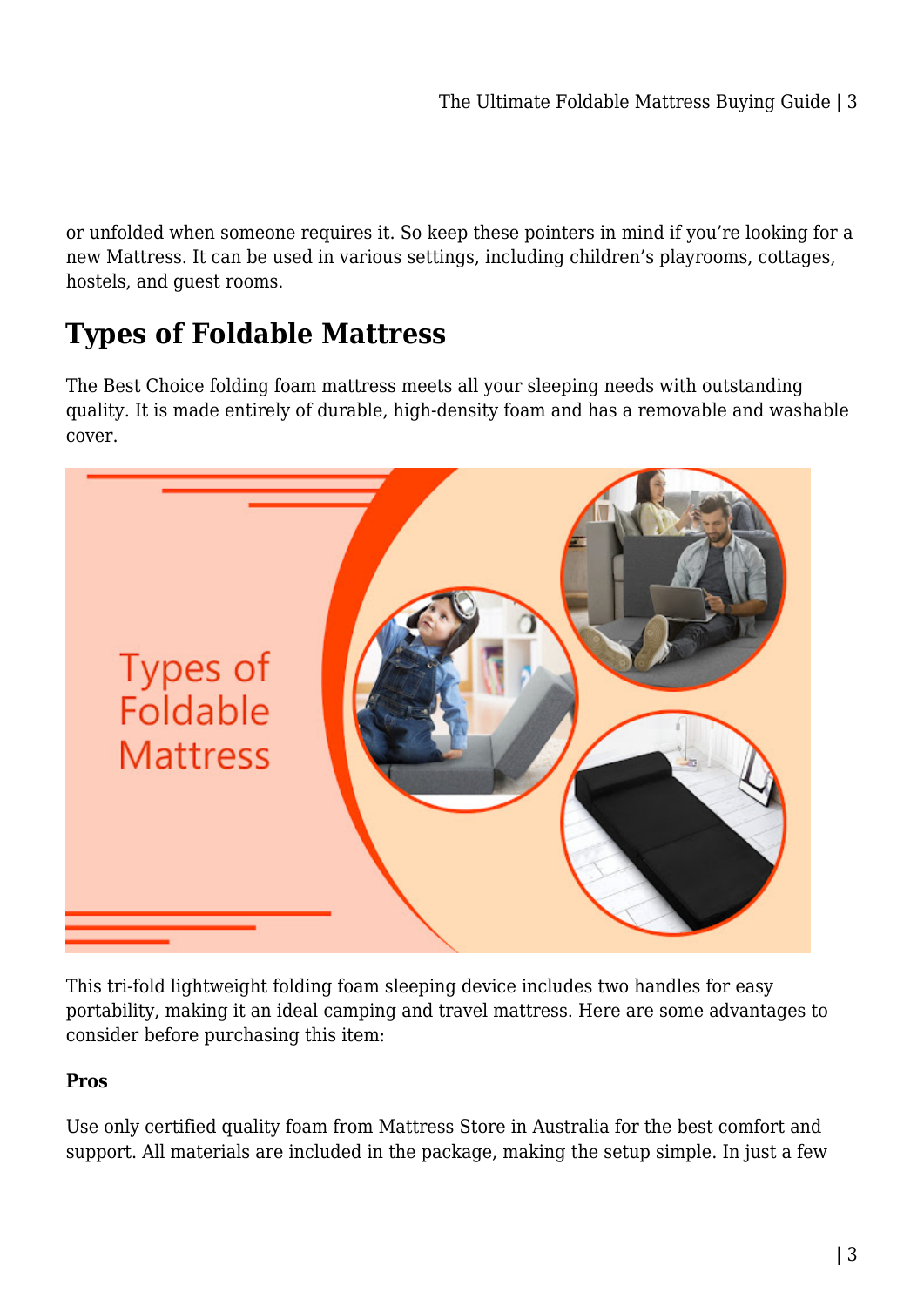minutes, you can relax on the foldable mattress.

- Mattress storage that is simple to use and move.
- It's versatile enough to be used as a floor sofa, a guest mattress, or a camping bed.
- Longer lasting and more stable than other standard sleeping products on the market.
- For outdoor activities and travels, this is a cost-effective and portable option.
- They are conveniently delivered on time to the customer's doorstep.

## **Memory Foam Tri-Fold Mattress, 6-Inch**

This tri-fold folding foam mattress is a great sleeping option, especially if you need it for a short while. Thanks to the mattress's ultra-soft cover, it ensures a restful night's sleep.



Users will profit from this while camping, sleeping in a mobile home, or other sleeping needs. What are the benefits of this foldable mattress, though?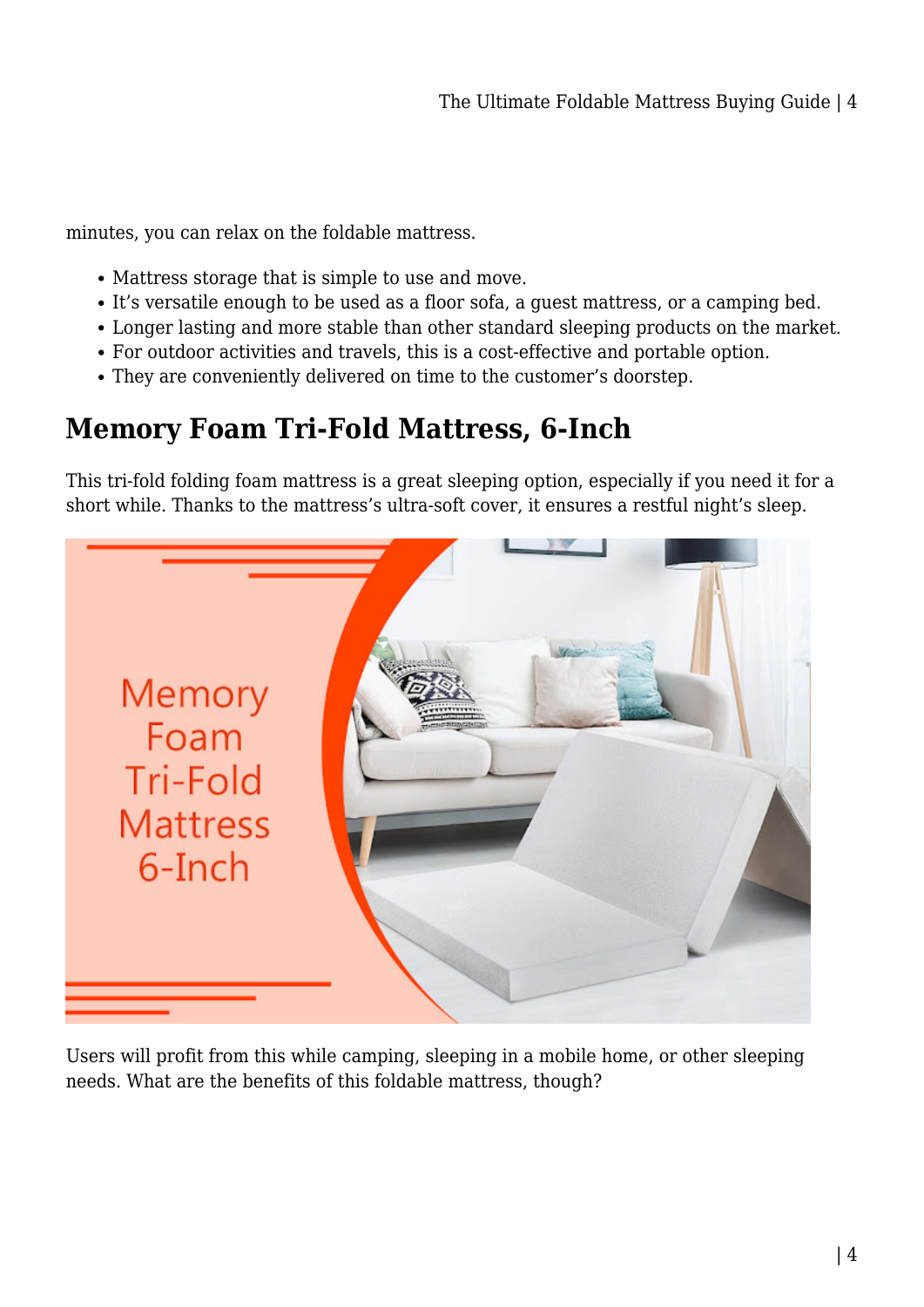#### **Pros**

- It can be folded or unfurled in a matter of seconds for a more comfortable sleeping experience.
- It is made of memory foam, known for its therapeutic properties and comforting support.
- Foam mattresses are ventilated to allow proper airflow, regulating sleep temperature for maximum comfort and support.
- This tri-fold foldable mattress is ideal for temporary sleeping arrangements at home or in guest rooms.
- Ideal for special occasions like family reunions, wedding receptions, and other gettogethers. It's also an excellent travel and camping mattress.
- 6-inch memory foam mattress with 1.5-inch of 3-pound memory foam on top. The 4.5 inch support foam base adds to the sleeping comfort.
- Approved foldable mattresses can replace any beds with a high-density construction that does not sag.
- It's ideal for impromptu sleepovers and houseguests.

# **Foldable Mattress 4 Inch**

The revolutionary new 4-inch foldable mattress can be used as a **[sofa chair](https://mattressoffers.com.au/chairs/sofa-chair/)** or sleeping. This is comparable to couch beds, which are currently very popular on the market.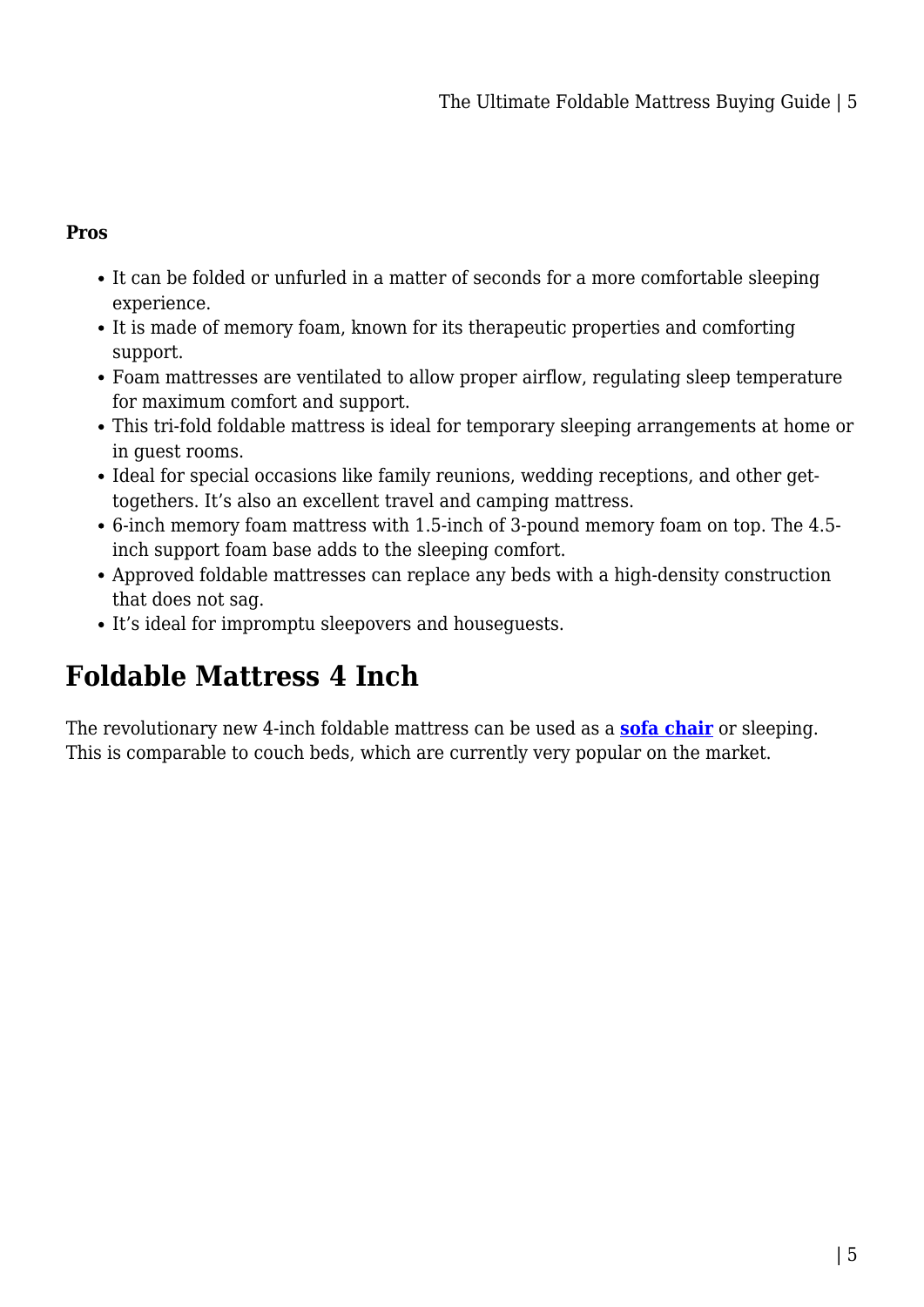

It comes with maximum comfort and sleeps quality. Customers are sure to like this foldable mattress in the long run because of its dual purpose. Here are the benefits of this product to help you decide whether or not to buy it:

#### **Pros**

- The ideal guest mattress for unexpected visitors or extra sleeping space requirements. foldable mattress is great for camping, touring, and even as a kids' picnic mat.
- This item is multi-functional, as it may be used as a travel cushion, **[mattress topper](https://mattressoffers.com.au/mattress-topper/)**, or temporary guest bed.
- This is a terrific alternative for trundle beds, futons, and bunk beds.
- With its washable and removable cover, foldable mattress is simple to transport, clean, and maintain.
- A foldable mattress will provide you with more comfort and allow you to sleep for more extended periods—ideal for households with limited square footage. To use, unfold it and roll it up for safe storage.